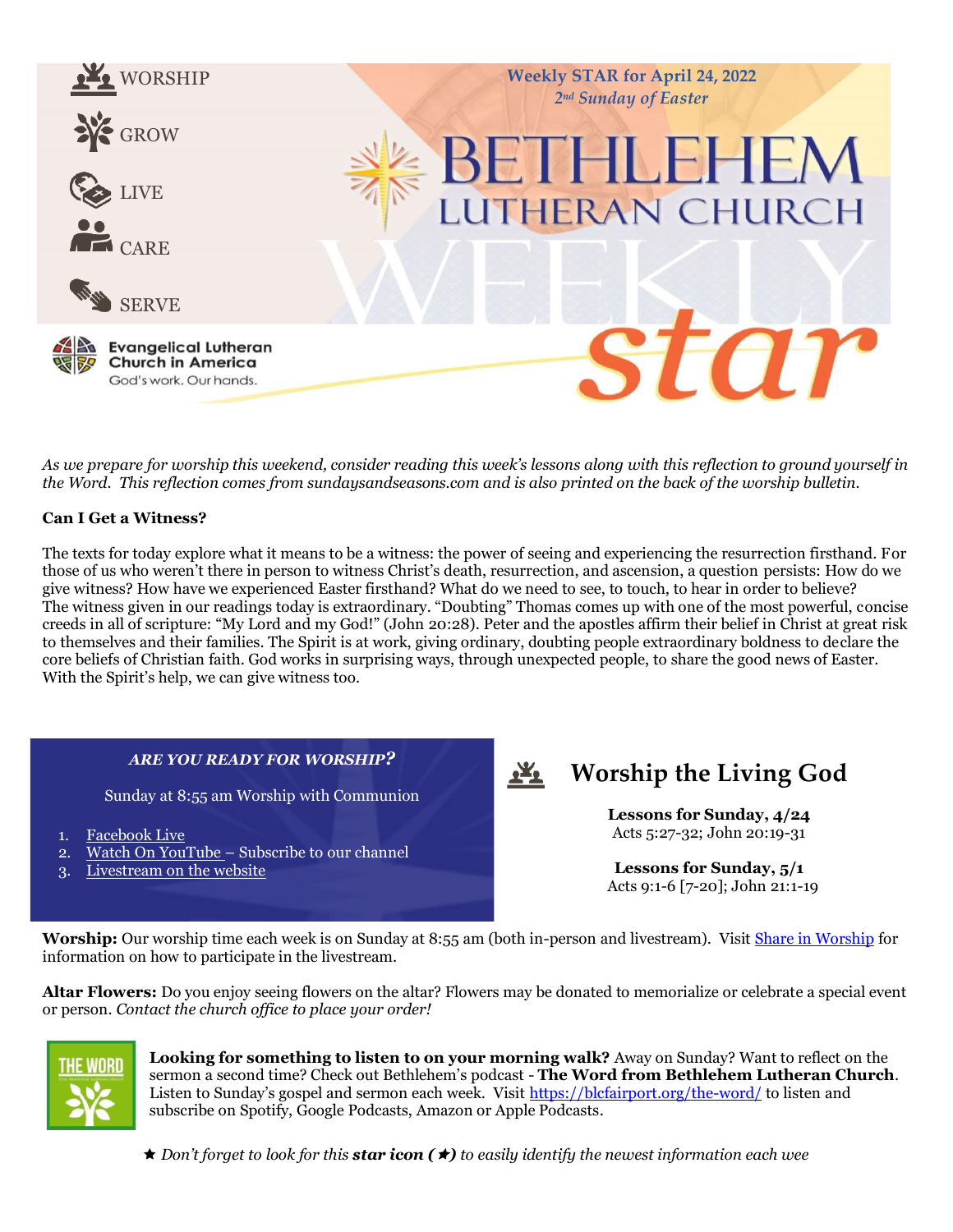# **100th Anniversary News**

# 100 **YEARS**

Regrettably, today's scheduled guest pastor, Rev. Theodore Schulz, of Shepherd of the Valley Lutheran Church, Dayton, VA, is unable to join us in worship due to COVID concerns. Rev. Schulz, is the grandson of our first full-time pastor, Rev. Henry D. Schulz, and his wife, Minnie. We thank Pastor Schulz for the photos he has shared with us, taken during his grandparents' time at BLC (1922-1934).

All are invited to attend our 100th Anniversary Prism Concert on Friday, **April 29** at 7 pm in the sanctuary. Once it begins, you will be entertained by individuals and groups performing a variety of musical numbers, one after another without interruption. Bring a friend for a wonderful evening of music!

Next Sunday, **May 1**, we will welcome Rev. Richard Hembrock as he leads us in worship. Pastor Hembrock grew up in Fairport and was baptized, confirmed, and ordained at BLC. What a treat to welcome back 'a son of Bethlehem' to participate in our anniversary celebration! Do plan to stay for a Meet & Greet with Pastor Hembrock in the sanctuary following worship for conversation and a question-and-answer session. Read more about him in next Sunday's bulletin.

On Sunday, **May 8**, we will welcome two returning guests. Rev. Jane Floy Nicholson (Associate in Ministry 1996-2003) will preach and preside at worship. Ordained in 2009, she now serves as pastor of First Lutheran Church in Chambersburg, PA. Her husband, Mark, whom she met during her time at BLC, will accompany her.

Also, on **May 8**, Karie Schroer Templeton (Director, Chancel Choir 1984-1988) will direct the Chancel Choir. Now retired after forty years of teaching in the Pittsford Schools, Karie currently oversees the choral program at the Eastman School of Music Community Music School. You are invited to join the Chancel Choir on this Sunday if you are a former choir member or if you just want to sing with the group. Contact Jim Jefferis for more information. Please join us for an informal Meet & Greet with both Pastor Nicholson and Karie in the sanctuary following worship.

# **Grow in Faith and Discipleship**

 **Lenten Devotion Feedback:** We hope you've enjoyed the daily reflections provided during Lent. The devotional booklet gets prepared in advance for hard copy (and now digital) distribution. Now that this year's Lenten devotion has ended, we hope you'll take a moment to offer your feedback a[t https://blcfairport.org/digital-devotion-feedback/](https://blcfairport.org/digital-devotion-feedback/) if you have not already done so.

**Faith Formation in May:** Pre-K to 5<sup>th</sup> grade and Confirmation (6-8<sup>th</sup> grade) will be in the Sunday School wing on **May 1, 8, 15 & 22** at 10:15 am! See the Live Section for info on the Youth Group night event on 5/1.

**Midweek Bible Study:** Curious about David as King of Israel? Join midweek Bible Study starting on as we continue to read 2 Samuel. No prior experience necessary! Join us on Wednesdays at 9:30 am in the Fellowship Hall or on Zoom using the 'join now' button in the [Calendar of Events](https://blcfairport.org/event-directory/) to join.

# **Live Our Faith in Daily Life**

 **Men's Breakfast...Wednesday, May 4:** Gather with the men of BLC to share good food and informal Christian fellowship. The group will meet on the 1st Wednesday of the month at 8 am at The Landmark Restaurant in East Rochester. For further information, contact [Wayne Westcott.](mailto:wcubed52@gmail.com)

**LYO is now Youth Group (for Confirmation and LYO)!** LYO will be changing its meeting time for the remainder of the year! We are very excited to announce that we will be having Youth Group the first Sunday of each month from 6-7:30 pm in the LYO room. Confirmation and LYO students are welcome! This will feel like a mini lock in with games, fellowship, and bible study. RSVP on th[e Calendar of Events](https://blcfairport.org/event-directory/) listing for **May 1**. Please contact Bethany Trippi with any questions.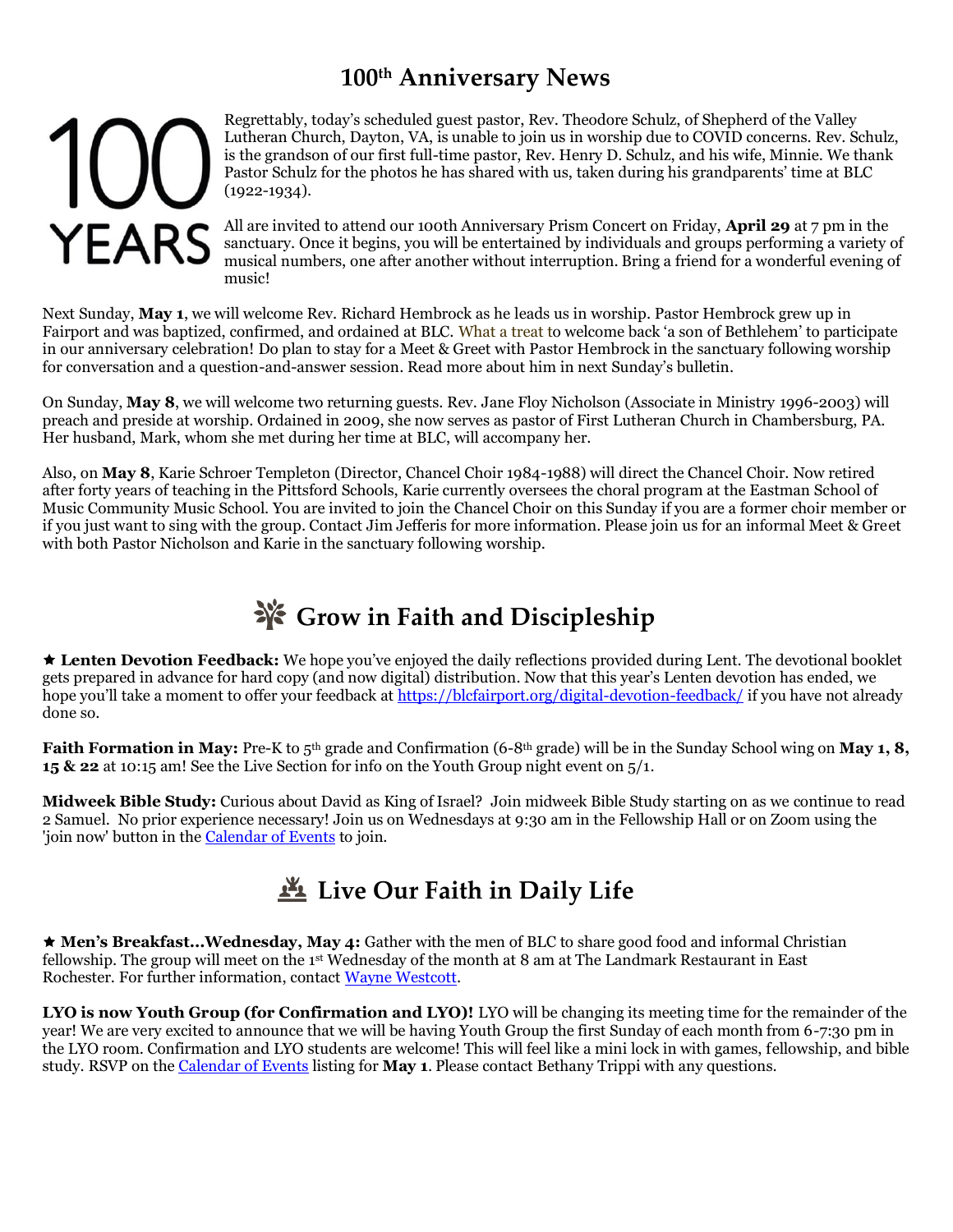

**A Support Group for caregivers:** If you are caregiving for a loved one (elderly parent, spouse, relative or anyone dear to you), feel free to join us! We meet on alternating Tuesdays at 2 pm in person in the Fellowship Hall (with masks). Upcoming dates are **April 26** and **May 10 & 24**. The participants share with and learn from each other; this is not a lecture or class! If you have ANY questions, or you would like to join but are unable to meet in person, please contact Pastor Hoffman.



**The M&SC Committee** explores social and justice issues and has conversations within the committee to understand our individual and world view. Our collective goal is a congregation actively engaged in our local and world communities by being allies, advocates and activists (AAA) with our mission partners. *New members or visitors to the M&SC committee, ideas about new ministries, and different views and paradigms for engaging in mission are welcome and encouraged.* Join us for one or all of our upcoming meetings. We will meet virtually on Tuesday, **May 10** at 6:15 pm. You can join through on BLC's [calendar of events.](https://blcfairport.org/event-directory/) Please reach out to Julie Owen a[t jowen@heritagechristianservices.org](mailto:jowen@heritagechristianservices.org) with interests or questions.

#### **The Mission Focus for the season of Easter is World Hunger! Hungering for more information?**

- Visit<https://blcfairport.org/world-hunger-appeal/> to view and print monthly calendars with links to recipes. There are also copies available in the Narthex, or you can contact the church office to have one mailed!
- Be a Hunger Activist! Sign up now a[t M&SC: BLC Hunger Activists \(signupgenius.com\)](https://clicks.aweber.com/y/ct/?l=9KQDh&m=hIZlnLNUW5stfDs&b=tlrqv2mCC0Ks2d0PZBrCYg) to claim your week! Be sure to scroll to the bottom of the page to submit. Hunger Activists provide and deliver 20 of one item to the Pines of Perinton Mini Food Cupboard sometime during the week. Due to active BLC involvement last year, there are three slots for each week. The Mini Food Cupboard is on the road that circles around the apartments and is located by the maintenance shed. Enter from either Route 250 or Whitney Rd.

Questions? Contact Beth Walker a[t rbowsend@rochester.rr.com](mailto:rbowsend@rochester.rr.com)

**Perinton Food Shelf:** Feeding the hungry has always been a focus of the Lutheran church. BLC has shelves outside the youth room on the lower level to collect food for delivery to the Distribution Center. There is a printed list of their most needed items there. You can also view their most updated lists at [https://perintonfoodshelf.org/.](https://perintonfoodshelf.org/) Please call [585-425-7410](tel:585-425-7410) or email [contactus@perintonfoodshelf.org](mailto:contactus@perintonfoodshelf.org) for information.

![](_page_2_Picture_9.jpeg)

**Sharing Our Blessings Update:** Here's an update from the Sharing Our Blessing team. The team continues to work through the process of identifying one or more organizations that will help us fulfill our goals of helping our community and engaging our congregation. To that end the team has developed a list of  $12 - 15$  area non-profits to whom we will send a grant application to be completed and returned to BLC over the next month. The potential participants include some organizations that we already know through the Missions & Social Concerns Committee, some that were brought to the team's attention in our congregational survey and others in the local community.

The grant application that we will use is a simple four-page document that will allow the team to understand how the organization would use BLC's financial resources to improve the lives of those in our community and will answer some basic questions about the objectives, people, and resources of the potential grantee. One of the most important things we want to understand will be how a given applicant aligns with the mission categories that are the most important to the people of BLC. The team has one ask for those in the BLC community that would like to help with our effort. We are looking for volunteers to be a part of the grant evaluation and selection process. If you have the tolerance to read through the grant response documents (we estimate 5-9 pages each), evaluate them using criteria that the team has come up with, and engage in group discussion and decision-making process we would love to have your help. We expect this will be done in a series of meeting during the month of May, with the objective of having a recommendation to Council in July. If you are interested or have questions send me an email: [Alan.Sleeman@blcfairport.org](mailto:Alan.Sleeman@blcfairport.org)

Sharing Our Blessings Team Cathy Gottermeier, Alli O'Malley, Julie Owen, Lisa Rosenbauer, Alan Sleeman, Pr. Amy Walter-Peterson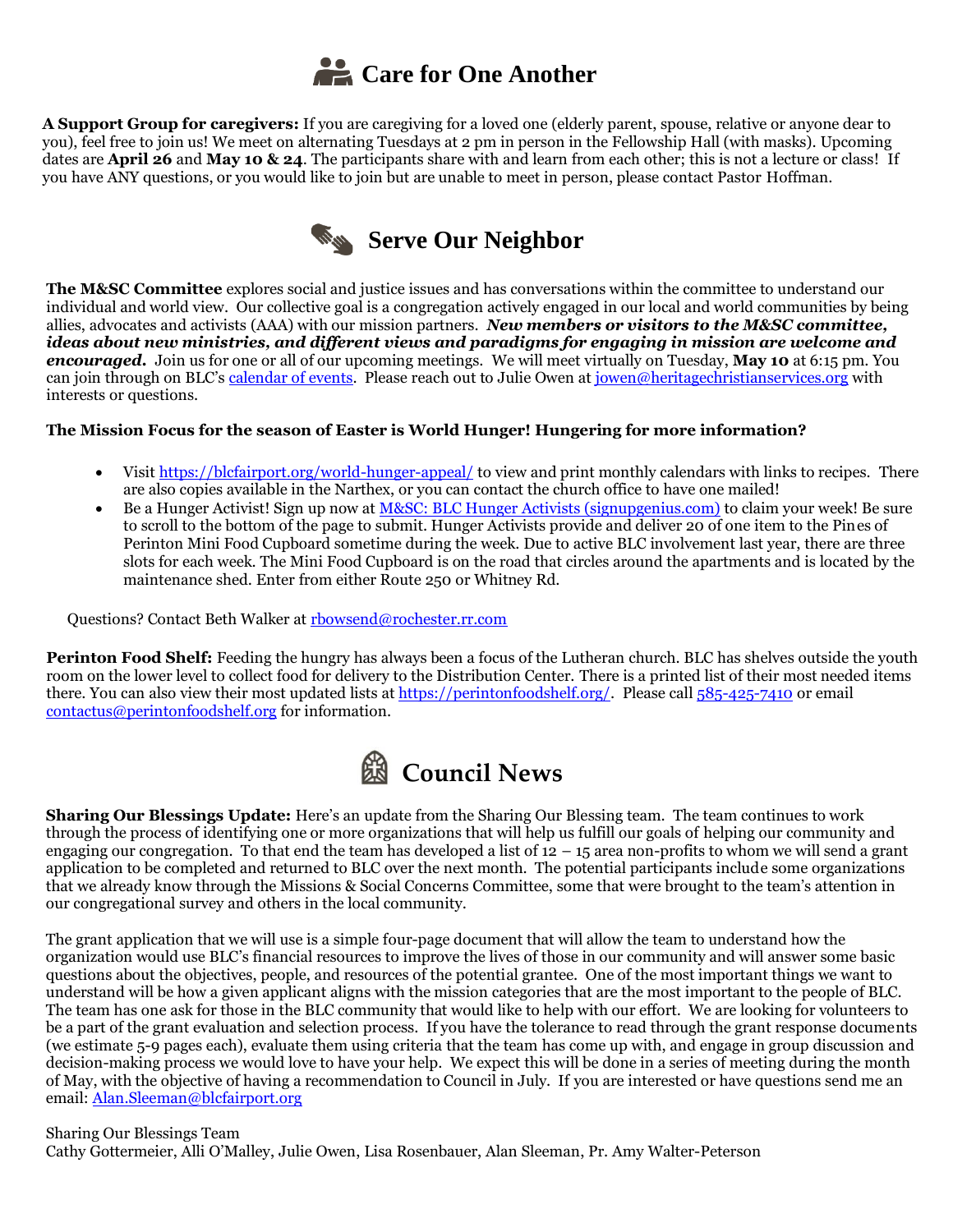**Special Congregational Meeting** - Bethlehem will hold a **Special Congregational Meeting on Sunday, May 15 at 10:15 am** (following worship) for the purpose of approving changes to the Bylaws allowing for the creation of an Investment in Ministry Fund (IMF). This meeting will be held in person and only those present may vote. According to Bethlehem's Constitution, changes to the Bylaws require a two-thirds vote of those voting members present and voting. Copies of the proposed Bylaws are available by contacting the church office. To learn more about these proposed Bylaws, plan to attend one of the upcoming informational sessions hosted by the IMF Team (below).

**The BLC Investment in Ministries Team** will be hosting four Q&A Sessions to prepare for the upcoming Special Congregational meeting on Sunday, **May 15** when the congregation will vote on adopting Bylaws to formally establish the Investment in Ministries Fund for BLC. We want you to be well-informed to make this important decision that will impact the future of BLC for years to come. For more information, visit<https://blcfairport.org/imf-info/> and plan to join one of these sessions:

- Sunday, **April 24** In person session after worship in the Sanctuary.
- Monday, **May 2** Virtual session at 7:00 PM (Click the Calendar of Events to join)
- Wednesday, **May 4** In person at church after Bible study in the Fellowship Hall.
- Monday, **May 9** Virtual session at 7:00 PM (Click the Calendar of Events to join)

#### **Ways to Give to IMF:**

If the Bylaws are approved by the congregation at the special meeting on **May 15th** , we will officially launch the Investment in Ministries Campaign. There are many ways for you to give to the Investment in Ministries Fund, many of which may offer significant tax benefits. Here are some of the options to consider\*:

- Donate cash, check, debit or credit card,
- Donate appreciated securities (stocks, bonds, mutual funds)
- Name Bethlehem Lutheran Church Investment in Ministries Fund (BLC IMF) as a beneficiary in your will or estate plan
- Name BLC IMF as a beneficiary of your retirement benefits
- Name BLC IMF as a beneficiary of a life insurance policy
- Name BLC-IMF as a beneficiary of your savings account (POD Payable on Death)
- Name BLC-IMF as a beneficiary of your brokerage account or mutual funds (TOD Transfer on Death)
- Establish a Life Income Plan (Charitable Remainder Unitrust or Charitable Remainder Annuity Trust)

If you would like to discuss your options with a trained professional, we'd be happy to connect you with our ELCA Regional Gift Planner.

For more information, please contact any member of the IMF Team: Paulette Costanza, Roger Kolker, Neil Vokes, Mark Gaul, John Panko, or John Costanza.

*\*Remember, if a person has no will or trust, state law determines who inherits all property at death. State laws do not recognize any church or other charity as a beneficiary unless the individual specifically includes preferred institutions or individuals in a legally valid will, beneficiary designation, or other form of assignment,*

\*This article is not intended to be tax or legal advice and should not be relied on as such. We encourage you to consult with your legal and tax counsel to understand the implications of a specific charitable gift.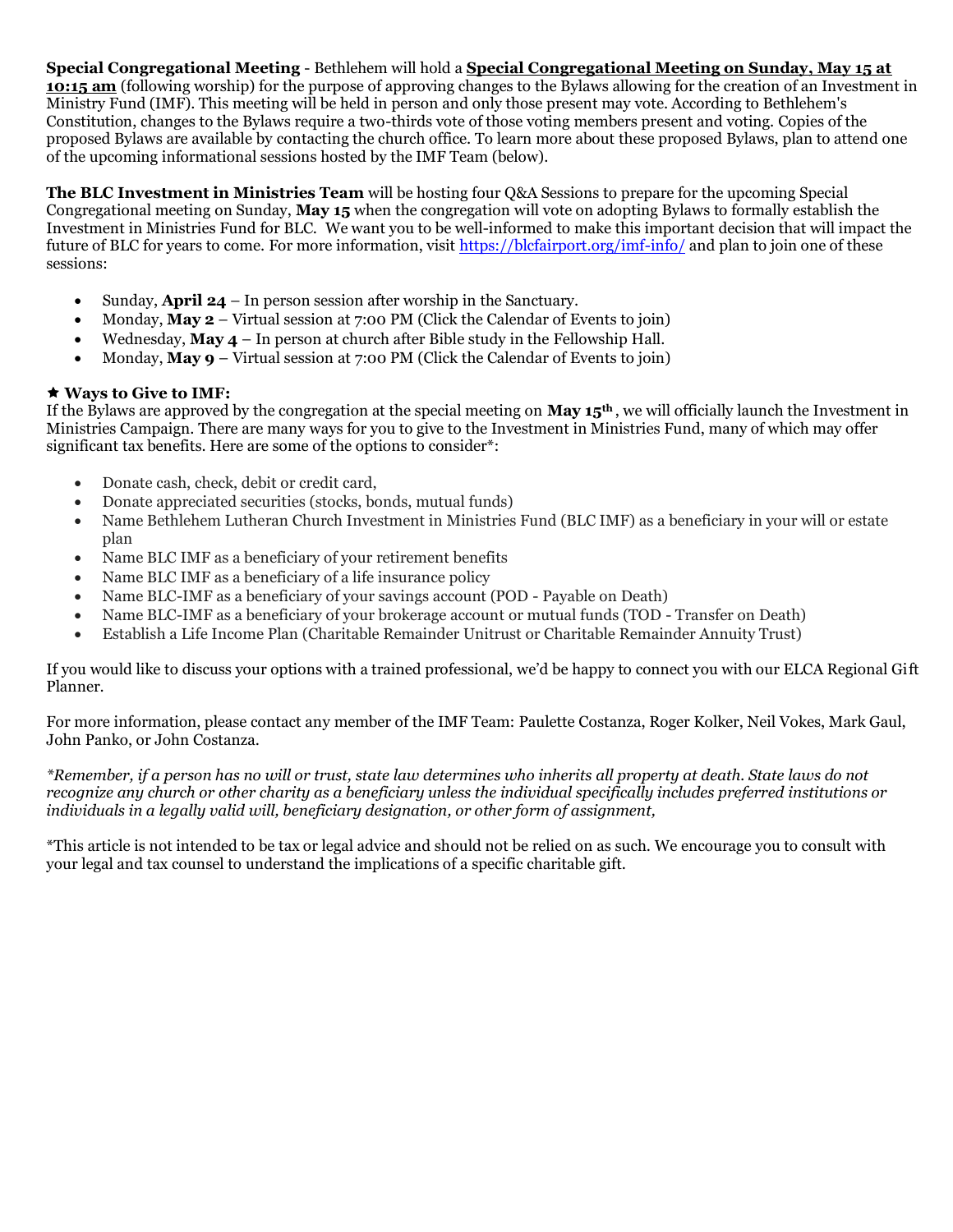#### **We Ask Your Prayers:**

#### *We pray for those whose thanks or needs are known to us.*

*We pray for those who are grieving, especially the family and friends of:*

- Lee (Uncle of Chris Meetze) who died on 4/21
- Jim Stalker (cousin of Howard Sharp) who died on  $4/13$

*We pray for those in need of healing, especially:* 

- Jim & Ricki Schaefer
- Nicole (friend of Ricki Schaefer)
- Susan (friend of Ricki Schaefer)
- Tom Rielly (father of Lisa Meetze) who has entered palliative care
- MaryJane Burke who is recovering from cataract surgery on 4/19
- Richard Strasser who is recovering from heart surgery on  $4/15$
- George Feth recovering at home following a recent fall
- Those who are caregivers for loved ones
- Those who are ill from Coronavirus and all who care for them

*Click here to view and print the April [long-term prayer listing](https://blcfairport.org/wp-content/uploads/2022/03/2022-April-Prayer-list.pdf) – or contact the church office for a copy!*

# **Community News**

**Day of Caring - May 19, 2022!** Day of Caring matches thousands of volunteers - all on one day - with local nonprofit agencies who have identified needs such as painting, raking, cleaning up parks, planting community gardens, etc. For the first time in its 36-year history, Day of Caring will take place across Monroe, Livingston, Genesee, Wyoming, Wayne, and Ontario County on the same day. More than 300 projects have already been registered by over 150 nonprofits! Day of Caring is powered by the United Way of Greater Rochester and the Finger Lakes. Learn more: <https://unitedwayrocflx.org/news-events/day-of-caring/>

Key Dates:

- April 30, 2022 Nonprofit Need Registration Closes
- May 12, 2022 Volunteer Registration Closes
- May 19, 2022 Day of Caring!

**Are you, or people you know, going hungry? If you are in need of emergency food supplies and live in the 14450 zip code, dial [585-425-7410](tel:585-425-7410)**. A volunteer will call you back within 24 hours during weekdays between 9AM and 5PM. The volunteer will ask several general questions concerning your family size, your income and, of course, your name and home address. If you qualify for emergency food supplies, a week's supply of food (based on your household's size) will be packaged and scheduled for you to pick up at the food shelf in Fairport. Directions and times will be provided. **If you do not live in the 14450 zip code, dial [211](tel:211)** or **[1-877-356-9211.](tel:877-356-9211)** They will provide you with information on an emergency food provider near you. They will ask you for your zip code to identify organizations serving your neighborhood and/or region.

*Announcements for the STAR should be submitted through the office by Wednesday morning at 9 am. Visi[t www.blcfairport.org](http://www.blcfairport.org/) and to sign up for reminders and special announcements (including the STAR!)*

![](_page_4_Picture_24.jpeg)

*48 Perrin Street, Fairport, NY ~ (585) 223-0634 ~ [www.blcfairport.org](http://www.blcfairport.org/) <https://www.facebook.com/BLCfairport/>*Find us on:<br>
Facebook.